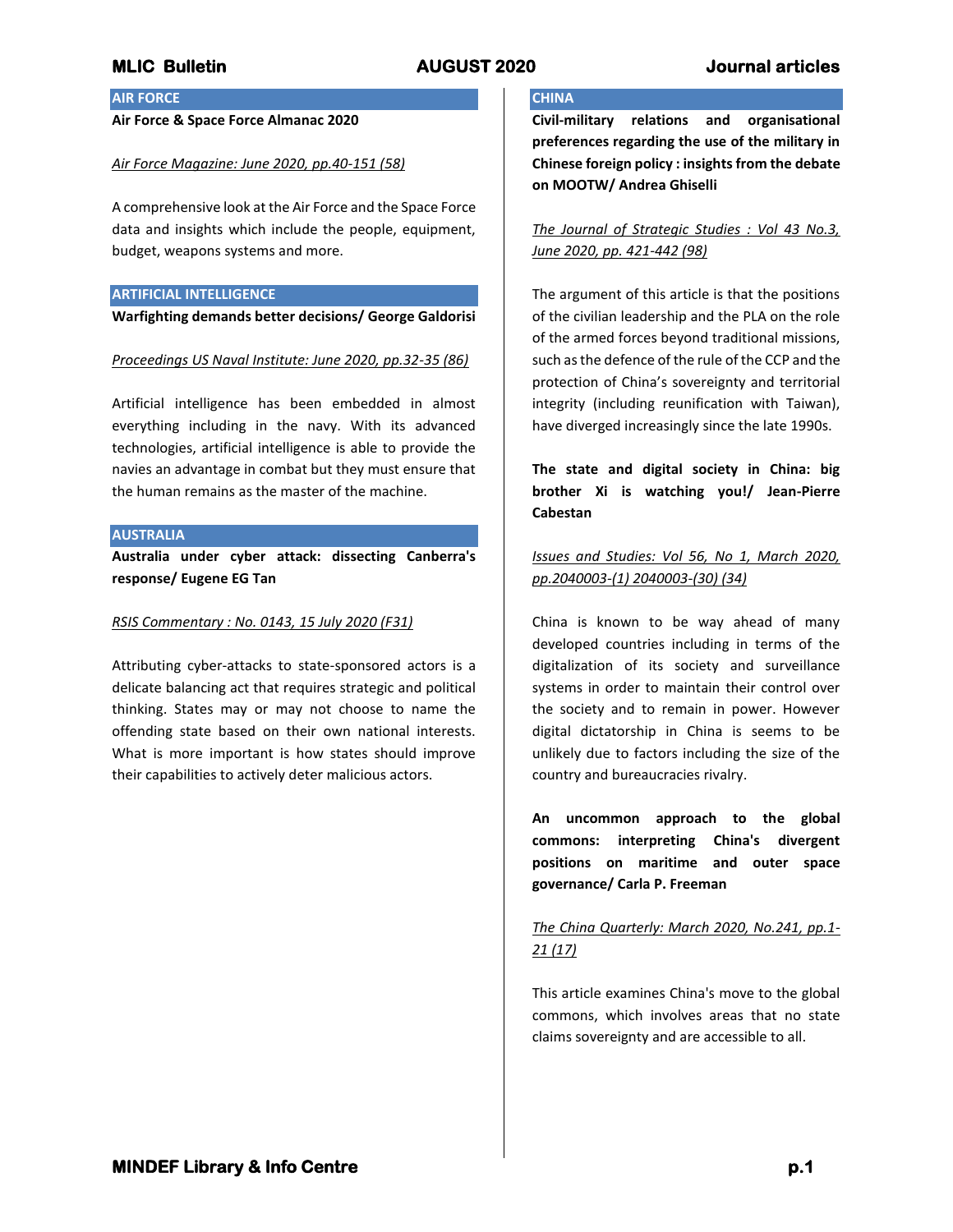# **CHINA**

**The Chinese Civil War and implications for borderland state consolidation in mainland South-East Asia/ Enze Han**

# *The China Quarterly: March 2020, No.241, pp.214-235 (17)*

This paper discusses the effects of Chinese Civil War on state consolidation in the borderland area between China and mainland Southeast Asia especially after the intrusion of Kuomingtang (KMT) into area between China, Burma (now known as Myanmar) and Thailand.

# **COVID-19**

## **The eye on Asia: reading the Novel Coronavirus**

# *Asian Geographic: No 141, Issue 2 2020, pp.14-31 (59)*

The new year began with a shocking start as the infectious 2019 novel coronavirus hit China and eventually the rest of the world. While China remains the country hardest hit by the outbreak, several countries across Europe, North America and Asia-Pacific have also been reporting thousands of cases. Hence this article features all related to the virus from its origin to the source of the virus and the impact it brings to the economy of the countries affected by it.

## **CYBER SECURITY**

**Leadership in cyber security: who takes responsibility?/ Kogila Balakrishnan**

# *RSIS Commentary : No. 0138, 6 July 2020 (F31)*

COVID-19 has revealed vulnerabilities in many different sectors and amplified the risk of cyber security attacks. As humanity turns to digital platforms and connectivity, the cyber domain becomes increasingly critical but challenging. Who takes responsibility for providing leadership in cyber security?

# **Preying on fear/ Megan Gates**

# *Security Management: June 2020, pp.26-28 (92)*

Cyber criminals are taking advantage of the coronavirus pandemic and people's fear and concern to infiltrate organizations by seeking to gain profits and scamming people.

# **LEBANON**

**Under the guise of resilience: the EU approach to migration and forced displacement in Jordan and Lebanon/ Jonathan Joseph**

# *Contemporary Security Policy : Vol. 41, No 2, April 2020, pp.287-310 (104)*

In this article EU humanitarian and development policies and provide empirical insight into resilience-building in Jordan and Lebanon. It highlights on Lebanon pursued a "policy of nopolicy," leaving much of the crisis management up to UNHCR (El Mufti, 2014; Mourad, 2017; Nassar & Stel, 2019). Expecting it to be shortterm, the Lebanese government stressed the humanitarian nature of the crisis, but did not allow the establishment of refugee camps for fear of repeating the Palestinian experience (Dionigi, 2016). As refugee numbers increased unabatedly, Lebanon started to demand more control over the response in order to limit refugee numbers. In 2015, it suspended UNHCR's refugee registration services (Janmyr, 2018).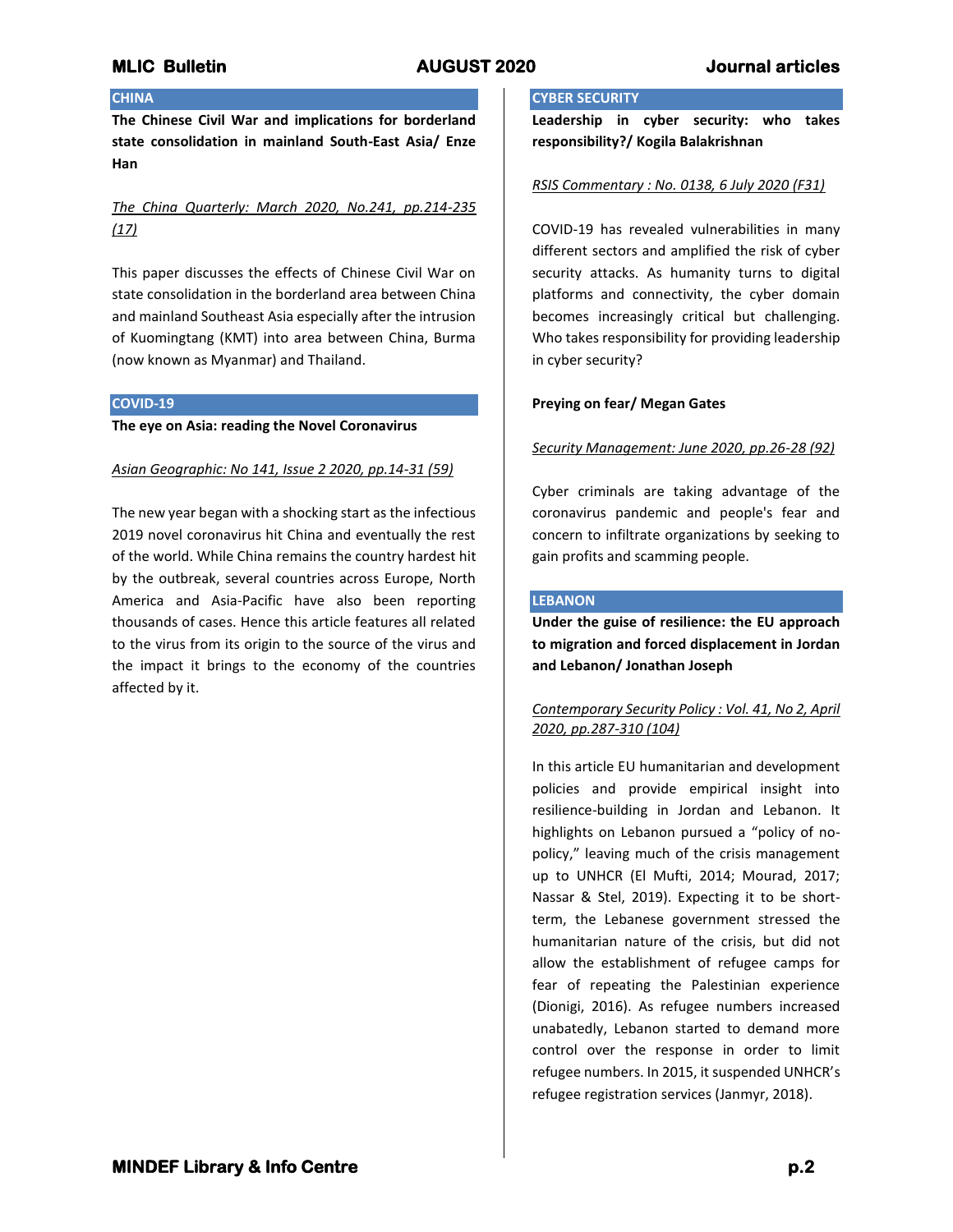# **MARITIME**

# **Win without fighting/ Hunter Stires**

### *Proceedings US Naval Institute: June 2020, pp.20-25 (86)*

China has always been a threat to most countries including the United States. The US has allocated a lot of their resources to prepare for any kinds of threats from China but as one of the greatest powers, China have a potential to win wars and this has created fears to other countries including the US.

## **MIDDLE EAST**

**Reconstruction under siege: the Gaza Strip since 2007/ Sultan Barakat**

### *Disasters: Vol.44, Number 3, July 2020, pp.477-498 (23)*

The article examines why the reconstruction outcomes along the Gaza Strip varied over time. There are four key factors for this: time, needs, scarcity and political environment.

# **MILITARY STRATEGY**

**To change an army - winning tomorrow/ Eric J. Wesley and Jon Bates**

### *Military Review : May-June 2020, pp. 6-17 (81)*

The world is changing and continue to do so at a quickening pace and becoming a new era of great power competition. More great powers are now trying to overpower each other including overpowering the United States' military strength. Hence the United States' army will need to constantly modernize their military framework and concept in order to keep up with the rest of the world.

## **NATIONAL SECURITY**

## **Disease & disinformation/ Mark Tarallo**

### *Security Management: June 2020, pp.20-22 (92)*

This article talks about how some people are using the coronavirus pandemic as a political weapon that have the ability to create instability and create chaos and conflicts by promoting false information.

## **PHILIPPINES**

**US-Philippines ties set to cool further as military agreement terminated by Duterte**

# *Asia Monitor Southeast Asia Vol.2 : Vol.31, Issue 5, May 2020, pp.8-9 (49)*

Philippine President Rodrigo Duterte has decided to terminate the Visiting Forces Agreement (VFA) between the Philippines and the US which will further cool the ties between these two countries. The VFA allows military personnel from either country visa or judicial privileges, among other benefits as well as the US rights to operate vessels and aircraft in the Philippines freely. The termination hence marks a significant step away from the long-term alliance and could complicate US military exercises in the region.

## **SOUTH CHINA SEA**

**South China Sea: new US policy and its implications/ Olli Pekka Suorsa**

## *RSIS Commentary : No. 0144, 16 July 2020 (F31)*

US Secretary of State Mike Pompeo announced a new policy on South China Sea on 13 July 2020. It aligned America's position in the South China Sea closely with the 2016 Philippines versus China arbitration ruling award, which delegitimised China's nine-dashed line claim in the South China Sea and the UNCLOS.

# **East Asian disorder: China and the South China Sea disputes/ Suisheng Zhao**

# *Asian Survey: Vol.60 No.3, May/June 2020, pp.490-509 (12)*

China in recent years has increased their claim over the South China Sea by intensifying their reclamation and militarization of the islands and reef in the disputed waters that was also claimed by Vietnam, the Philippines, Malaysia, Indonesia, Brunei and Taiwan. Hence this move made by China has raised a question on what kind of norms China will bring to the regional order?